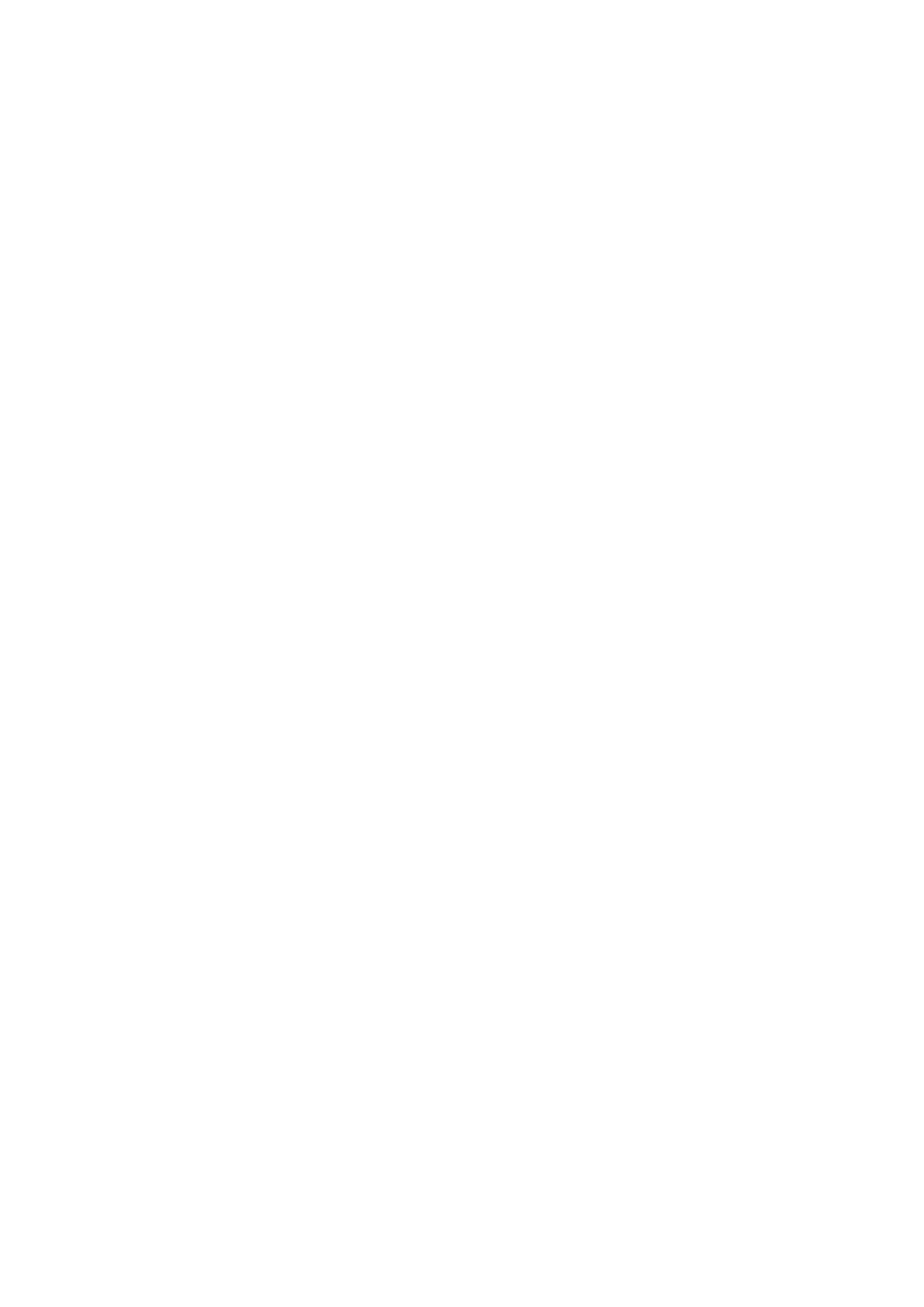# **NORTHERN TERRITORY OF AUSTRALIA**

## **THE NUCLEAR WASTE TRANSPORT, STORAGE AND DISPOSAL (PROHIBITION) AMENDMENT ACT 2018**

**Act No. [ ] of 2018** \_\_\_\_\_\_\_\_\_\_\_\_\_\_\_\_\_\_\_\_

\_\_\_\_\_\_\_\_\_\_\_\_\_\_\_\_\_\_\_\_

# **Table of provisions**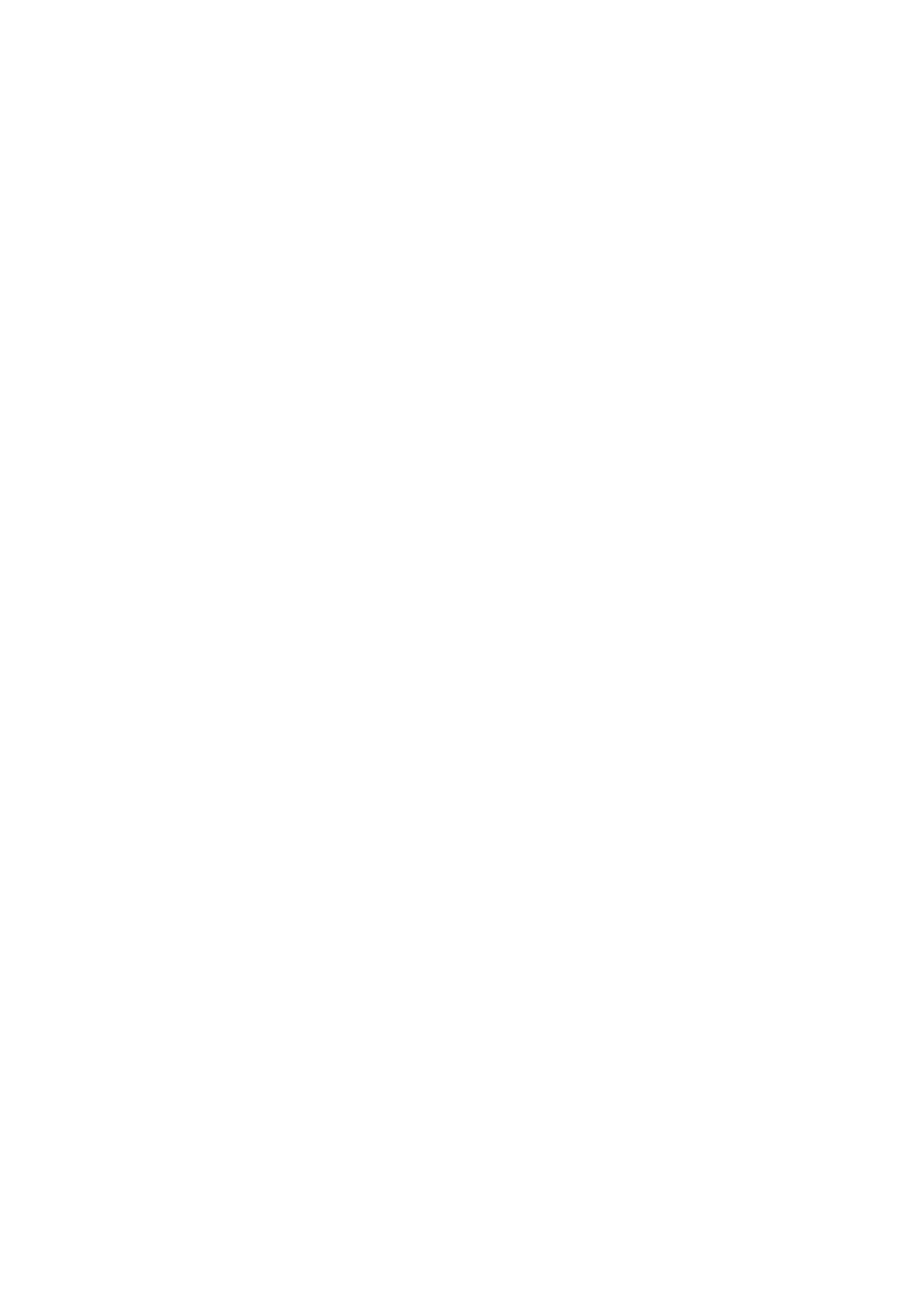

# **NORTHERN TERRITORY OF AUSTRALIA** \_\_\_\_\_\_\_\_\_\_\_\_\_\_\_\_\_\_\_\_

## **Act No. [ ] of 2018** \_\_\_\_\_\_\_\_\_\_\_\_\_\_\_\_\_\_\_\_

An Act to amend the *Nuclear Waste Transport, Storage and Disposal (Prohibition) Act 2004*

> [*Assented to [ ] 2018*] [*Introduced [ ] 2018*]

### **The Legislative Assembly of the Northern Territory enacts as follows:**

#### **1 Short title**

This Act may be cited as the *Nuclear Waste Transport, Storage and Disposal (Prohibition) Amendment Act 2018*.

#### **2 Commencement**

This Act commences on the day after the day on which the Administrator's assent to this Act is declared.

#### **3 Act amended**

This Act amends the *Nuclear Waste Transport, Storage and Disposal (Prohibition) Act 2004*.

#### **4 Section 2 amended (Definitions)**

Section 2, definition *legislative authority*

*omit*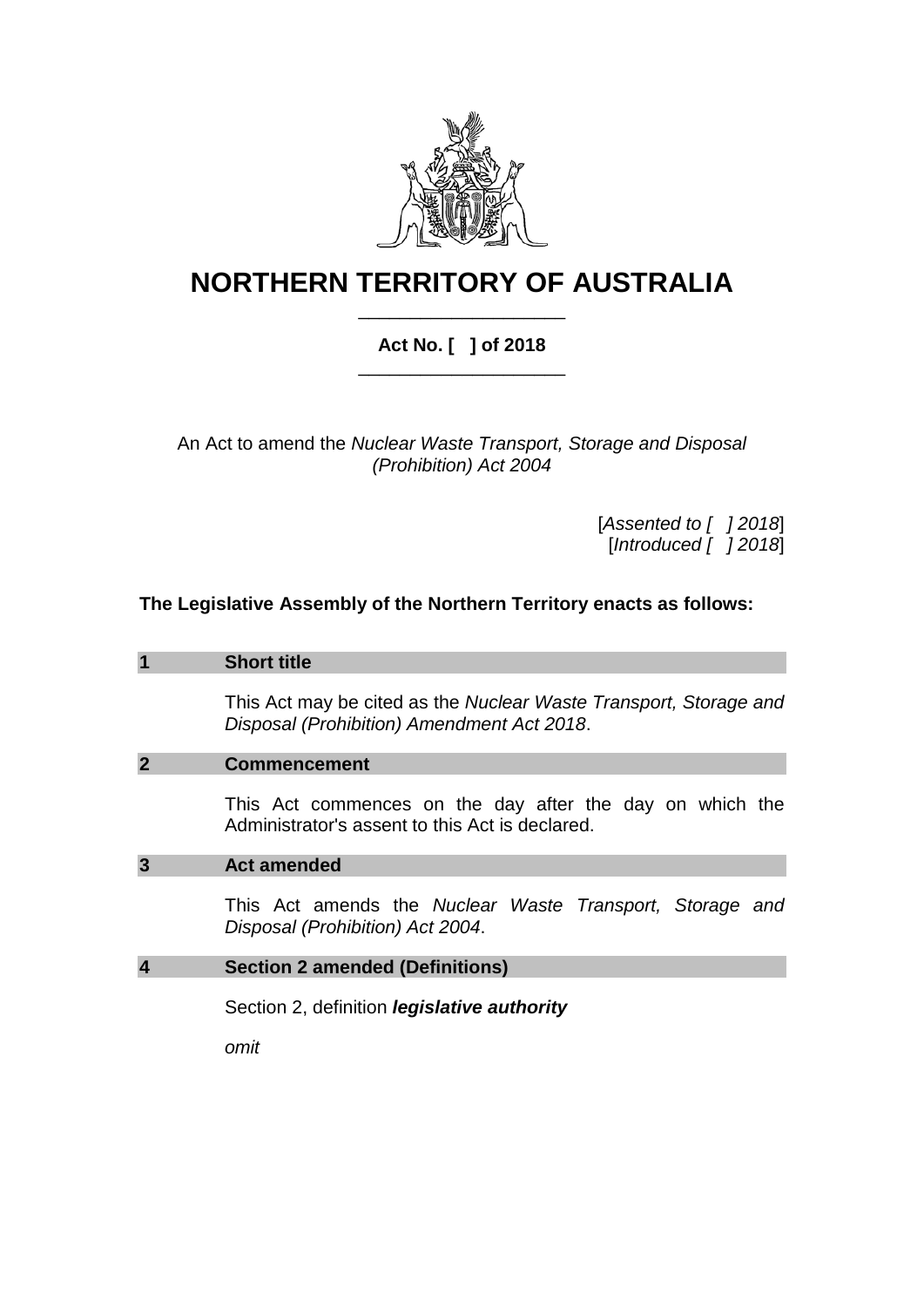## **5 Section 5 amended (Application of Act)**

Section 5(2)

*omit, insert*

- (2) Subject to this section, this Act applies in relation to all nuclear waste, whether originating inside or outside the Territory.
- (3) This Act does not apply in relation to the following:
	- (a) nuclear waste that was lawfully stored in the Territory before the commencement of this Act;
	- (b) nuclear waste produced in the Territory that is stored or disposed of in accordance with the *Radiation Protection Act*;
	- (c) mining activity in the Territory related to uranium ores or uranium oxide (U3O8) under the *Mining Management Act*;
	- (d) the possession, packaging, storage or transportation of uranium ores or uranium oxide (U3O8) under the *Radioactive Ores and Concentrates (Packaging and Transport) Act*;
	- (e) nuclear waste produced incidentally from the operation or maintenance of a pipeline in the Territory conveying petroleum or other energy-producing hydrocarbons;
	- (f) nuclear waste produced incidentally from the exploration for, or the recovery or exploitation of, petroleum or other energyproducing hydrocarbons in the Territory.
- (4) This Act does not apply in relation to nuclear waste transported into the Territory if the nuclear waste is produced incidentally from:
	- (a) the operation or maintenance of a pipeline conveying petroleum or other energy-producing hydrocarbons into the Territory; or
	- (b) the exploration for, or the recovery or exploitation of, petroleum or other energy-producing hydrocarbons at a prescribed project that:
		- (i) delivers significant economic and social benefits to the Territory; and
		- (ii) is located within 800 km of the closest point on the Territorial Sea Baseline.